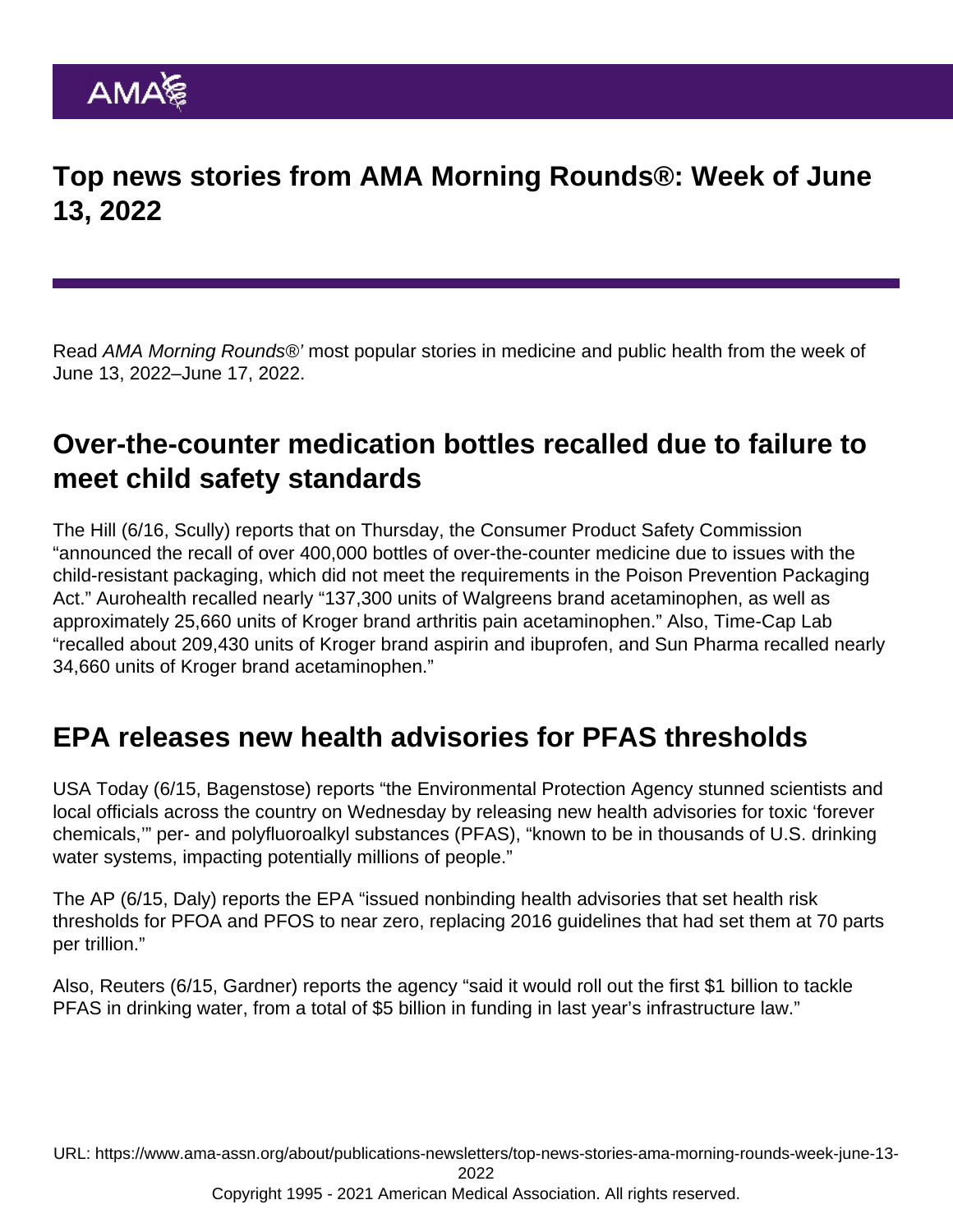# FDA advisers recommend use of Moderna's COVID-19 vaccine in children ages six to 17

The [New York Times](https://www.nytimes.com/live/2022/06/14/world/covid-19-mandates-vaccine-cases) (6/14, Weiland) reports that "an expert committee advising the Food and Drug Administration on Tuesday unanimously recommended Moderna's coronavirus vaccine for use in children and adolescents ages 6 to 17." The agency "will most likely follow the panel's advice in the coming days, as it has done consistently during the pandemic, and grant authorization."

[CNN](https://www.cnn.com/2022/06/14/health/moderna-vaccine-for-teens-kids-fda-vrbpac/index.html) (6/14, Howard) reports the "vaccine has been estimated to be 93.3% effective against symptomatic COVID-19 among adolescents ages 12 to 17 when the original coronavirus and the Alpha variant were dominant," and "76.8% effective against symptomatic COVID-19 for children ages 6 to 11 when the Delta variant was dominant."

The [AP](https://apnews.com/article/covid-science-health-316714ee5cc37b87def488c41877ce38) (6/14, Stobbe) reports, "The same FDA expert panel will meet Wednesday to consider totsized shots from Moderna and Pfizer for the littlest kids, those under 5."

### Moderate drinkers over age 30 who binge drink have greater risk for multiple alcohol problems

[CNN](https://www.cnn.com/2022/06/13/health/moderate-drinkers-binge-wellness/index.html) (6/13, LaMotte) reports a survey study has "found many moderate drinkers above age 30 actually end up binging on the weekend," and those "who binged were about five times more likely to experience multiple alcohol problems, such as 'getting hurt, emotional or psychological problems from alcohol, having to use more alcohol to get the same effect, and experiencing effects of alcohol at work, school or caring for children,' said" a study author. These [findings](https://www.ajpmonline.org/article/S0749-3797(22)00178-7/fulltext) were published in the American Journal of Preventative Medicine.

[HealthDay](https://consumer.healthday.com/6-13-occasional-binge-drinking-may-not-be-as-harmless-as-you-think-2657475347.html) (6/13, Norton) reports the survey results revealed that "when it came to alcohol problems, 7% of all moderate drinkers reported multiple issues at the outset; that grew to almost 12% when they were surveyed again nine years later."

# FDA says Moderna's COVID-19 vaccine safe, effective for young children

URL: [https://www.ama-assn.org/about/publications-newsletters/top-news-stories-ama-morning-rounds-week-june-13-](https://www.ama-assn.org/about/publications-newsletters/top-news-stories-ama-morning-rounds-week-june-13-2022)

[2022](https://www.ama-assn.org/about/publications-newsletters/top-news-stories-ama-morning-rounds-week-june-13-2022)